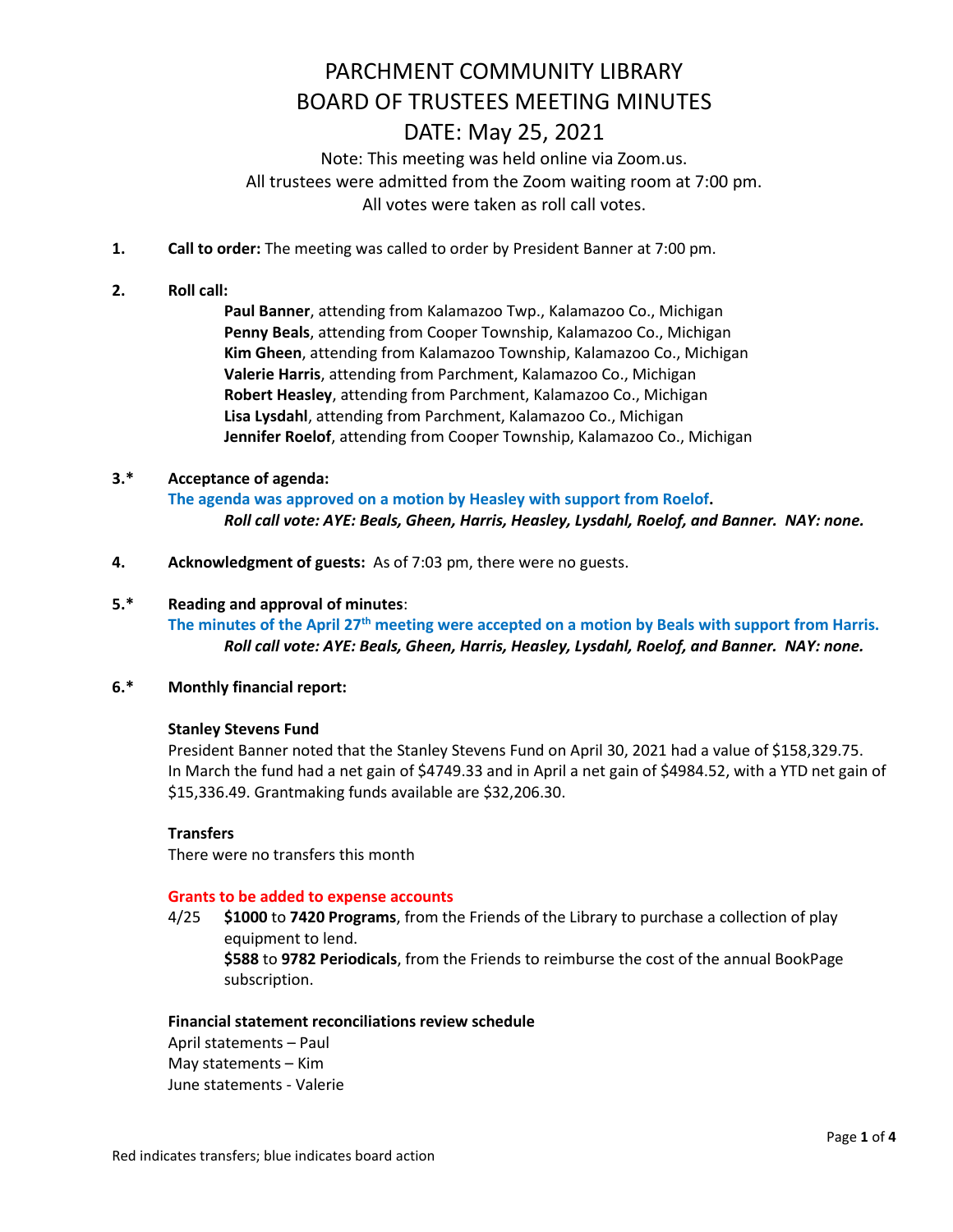# Note: This meeting was held online via Zoom.us. All trustees were admitted from the Zoom waiting room at 7:00 pm.

All votes were taken as roll call votes.

**The financial report was approved, grants acknowledged, and bills to be paid in April approved, on a motion by Heasley with support from Gheen.**

*Roll call vote: AYE: Beals, Gheen, Harris, Heasley, Lysdahl, Roelof, and Banner. NAY: none.* 

- **7. Public comment:** At 7:12 pm, there were no guests.
- **8.\* Monthly Director's report:** Stannard presented the report.

## **Current services**

## **Programs**:

- **Storytimes**. Mrs. B will conduct her storytimes live on Zoom June 3 on Wednesdays and Thursdays, 10:30-11:00.
- **Mystery Book Club**. Due to very low attendance on Zoom, **the Club will end in June** and will not reconvene until in-person meetings are allowed.
- **Parchment Update.** All interviews are **[posted weekly on the library's website](https://www.parchmentlibrary.org/parchment-update)**. Recent interviews include Denise Hensley of Josie's Southern Comfort Food restaurant, Kent DeBoer and the new Master Plan, and City Manager Nancy Stoddard.
- **•** Parchment Action Team meets on the 3<sup>rd</sup> Thursday each month at 7:00 pm on Zoom. *[See](https://www.parchmentlibrary.org/parchment-action-team) all the [details](https://www.parchmentlibrary.org/parchment-action-team) here.*
- **Renovating a KVP Mill House. May 18 at 7:00 pm.** Local historian and Parchment resident Steve Rossio shared the story of ongoing renovations to his family's home, originally a KVP Mill house.
- **The Art of Revision with Elizabeth Kerlikowske. June 3, 10, 17, 24. Cost \$15. Limit 12 participants.** A four-week online writing workshop for **advanced writers** led by local poet/author Elizabeth Kerlikowske. Topics will include form, best practices, and how to read your writing as if you're not you.

**VITA Tax Help:** The tax season was extended to May 17 this year. VITA volunteers assisted clients here each Wednesday from February 10 – May 12, helping a total of 92 taxpayers file their taxes.

**Summer Reading:** June 7 – August 7 we will have a Bingo-themed program for all ages. PDFs of the brochure and the Bingo cards are included in the packet.

**Binge Box DVD sets:** Stannard used a grant from SMLC to purchase 14 Binge Box DVD sets from Midwest Tapes for \$726.16. Each Binge Box contains 4 to 6 DVDs on a particular theme. For example, "Don't Go in the Water" contains Jaws, 47 Meters Down, The Meg, The Shallows, and Deep Blue Sea, and "Mob Hits" contains Lawless, The Gangster Squad, Scarface, The Untouchables, and The Godfather. Stannard expects these to be popular! Patrons may borrow one Binge Box at a time, but they may borrow up to 7 additional DVDs.

**Vox Children's Books**: Using a special discount and a grant from SMLC, Barb has purchased 10 [Vox](https://www.libraryideas.com/vox-books)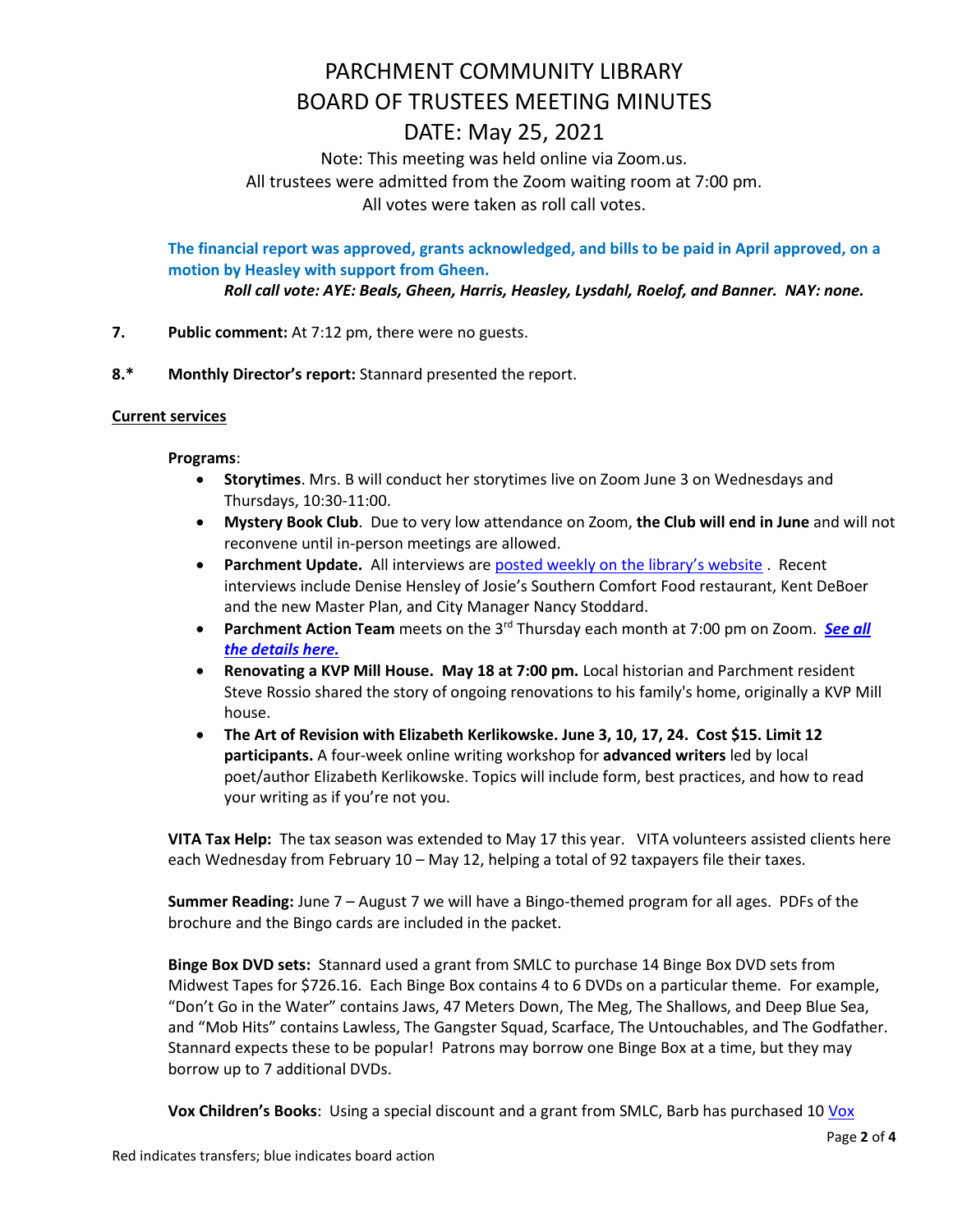## Note: This meeting was held online via Zoom.us. All trustees were admitted from the Zoom waiting room at 7:00 pm. All votes were taken as roll call votes.

[talking books from Library Ideas](https://www.libraryideas.com/vox-books) for \$439.50. These picture books have a built-in audiobook. Readers can listen to the story read aloud while reading the print book. Sound cues are given to prompt the reader to turn the page.

**New Public Workstation**: Usage of our public workstations is increasing; a few times all 5 of the available computers have been in use. Stannard has ordered a new PC, which will bring our total to 6. The workstation will be paid with a grant from SMLC.

**2021 Policy Review schedule:** You will find an updated policy review schedule in the packet. Since we are no longer required by our insurance carrier to maintain separate policies for Sexual Abuse and Molestation Prevention, Social Media, and Bullying, Stannard plans to incorporate these into the Personnel Policy, which is up for review in December. This will reduce the number of policies to be reviewed.

**Circulation Desk update:** No installation date has yet been set.

- **9.\* Monthly statistical report:** Stannard presented the report.
- **10. Communications:** There were no communications.
- **11. COVID Update** [in lieu of Strategic Planning, which is on hold]

## **Update for fully vaccinated persons**

On May 13, the CDC announced "that fully vaccinated people no longer need to wear a mask or physically distance in any setting, except where required by federal, state, local, tribal, or territorial laws, rules, and regulations, including local business and workplace guidance." This was followed by a similar announcement by Governor Whitmer on May 14. Libraries are governed by MIOSHA. On May 24, MIOSHA announced and as of this writing MiOSHA has not announced updated rules. Library directors have been advised to continue to follow current MiOSHA protocols, which mandate that masks be worn by everyone inside the library. New rules are expected from MiOSHA soon; Stannard will share any updates at the meeting.

## **Virtual meeting vs in-person meeting in June** The June 22 Board of Trustees meeting will be held in the Community Room of the library, at 7:00 pm.

**12. Committee reports:** Personnel Committee Chair Roelof presented the Director's evaluation. Director Stannard received a rating of 'Excellent' and the Committee recommends a salary increase of up to 5% in FY 2021-2022.